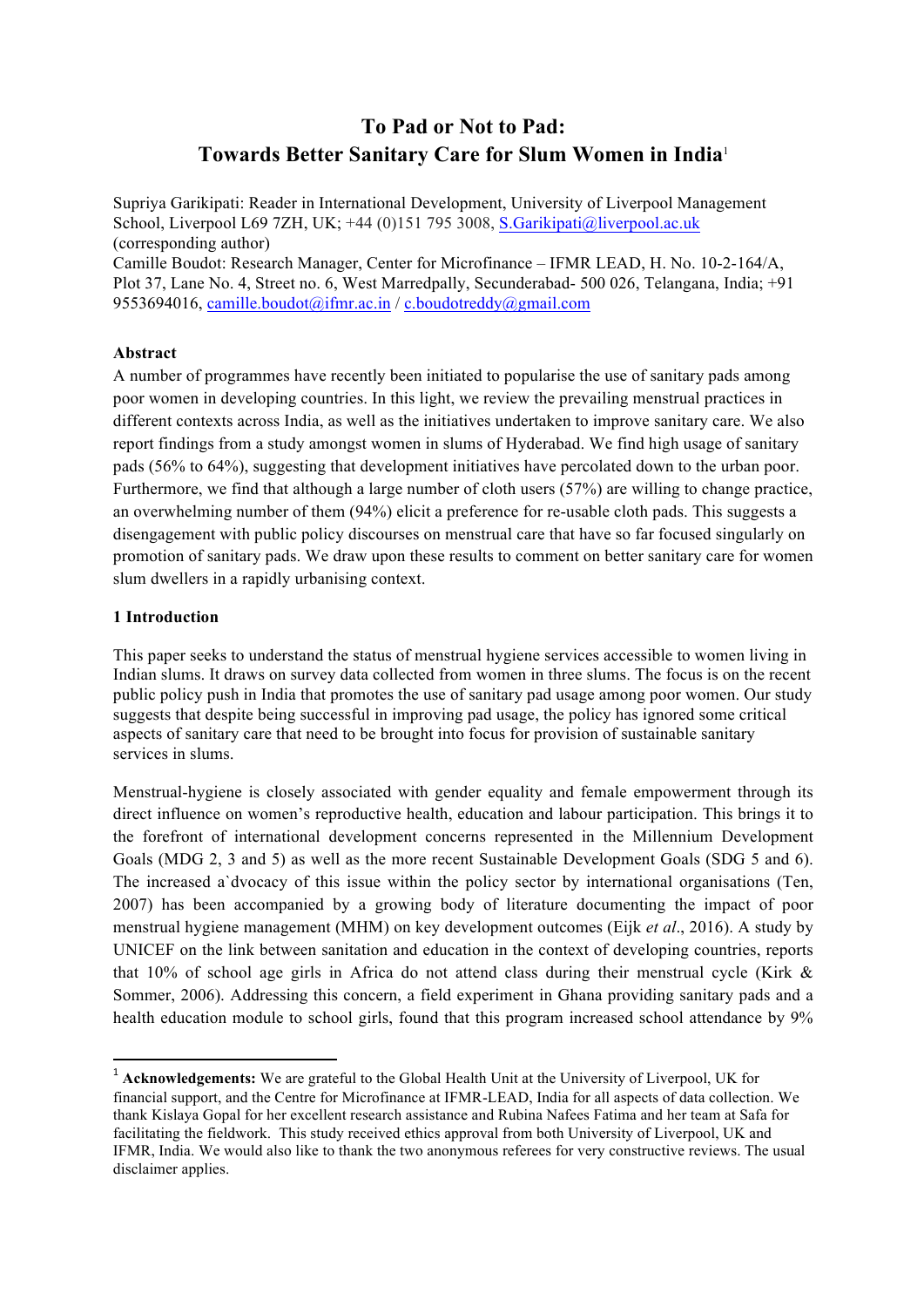(Dolan, Ryus, Dopson, Montgomery, & Scott, 2014). With respect to reproductive health of women, poor MHM has been associated with an increased risk of reproductive tract infections (Das *et al*., 2015; House, Mahon, & Cavill, 2012; Ramaswamy, 2011). Furthermore, such health outcomes have repeatedly been shown to have considerable repercussions on the labour market, with a recent study by the Water Supply Sanitation Collaborative Council (WSSCC) in Bangladesh suggesting that an infection due to usage of cloth during menstruation leads to 73% of women missing work for an average of 6 days a month (WSSCC, 2013a). Addressing the problem of menstrual hygiene in developing countries is therefore critical to realising the relevant SDGs.

The initial response to these concerns of MHM amongst girls and women in low-income countries was to focus on providing access to sanitary pads either free of cost (such as the 'Always! Keeping Girls in School' campaign spearheaded by Procter and Gamble in partnership with UNICEF across various countries of Africa) or at a subsidised rate (such as the Menstrual Hygiene Scheme by the Indian Central Government). However, following growing criticism that urban planners in developing countries have so far entirely neglected the issue of MHM and its link to sanitation and waste management facilities (Bharadwaj & Patkar, 2004), there has been a shift in focus towards research and development dedicated to the production and social marketing of alternative products, as well as infrastructure design for disposal of sanitary waste (Ten, 2007). Innovation in this field includes reusable sanitary pads (such as AFRIPads in Uganda or Eco Femme in India), pads made from material which are easily compostable (such as pads made from agro-wastes in India by Akaar Innovation), as well as incinerators and latrines supplied with wells for decomposition of waste (such as those developed by UNICEF in India (Ten, 2007)).<sup>2</sup> The surge in policy response and innovation has been so fantastic that the efforts at collating the achievement so far and to understand what these mean for the most deprived sections of the society are yet to catch up.

In this rather underexplored space, this paper makes two main contributions. First, we attempt to consolidate knowledge on what has been achieved so far in terms of improving MHM in India. Second, with the help of primary data from urban slums, we attempt to understand the implications of these achievements for some of the most deprived communities in India.

Studies that examine the usage of menstrual hygiene products and health awareness surrounding menstruation across a range of different settings in India highlight two strong trends. First, both usage of sanitary pads and health awareness are much lower in rural areas when compared to urban India. Usage of sanitary pads has been reported to include between 50% to 90% of the studied population in urban areas (Barathalakshmi, Govindarajan, Ethirajan, & Felix, 2014; Thakre *et al.*, 2011) while it drops to 0% to 65% in rural areas (Kamath, Ghosh, Lena, & Chandrasekaran, 2013; Shah *et al*., 2013). Second, usage of sanitary pads in urban slums is much lower than the average urban rates and similar to that of rural areas  $-2.9\%$  to 28% in Delhi slums and resettlement colonies (Baridalyne & Reddaiah, 2004; Garg, Sharma, & Sahay, 2001). These trends emphasise the extreme inequality in MHM amongst different populations and highlight the importance of targeting health, hygiene and sanitation programmes for the rural and urban poor.

Given that urban slums have some of the worse MHM indicators and face increasingly steep challenges with respect to growing waste disposal, we decided to investigate the state of menstrual hygiene in slums following a decade of MHM initiatives and market innovations in India. We chose two notified and one un-notified slum from the city of Hyderabad in Telangana. Notified slums are

<u> 1989 - Jan Samuel Barbara, margaret e</u>

<sup>&</sup>lt;sup>2</sup> For more information on these organisations see their websites: For AfriPads see:  $\frac{http://afripads.com/}{http://afripads.com/}$ (accessed on  $26<sup>th</sup>$  November 2015), for Ecofemme see: http://ecofemme.org/ (accessed on  $26<sup>th</sup>$  November 2015), for Akaar Innovations see: http://www.aakarinnovations.com/ (accessed on 26<sup>th</sup> November 2015)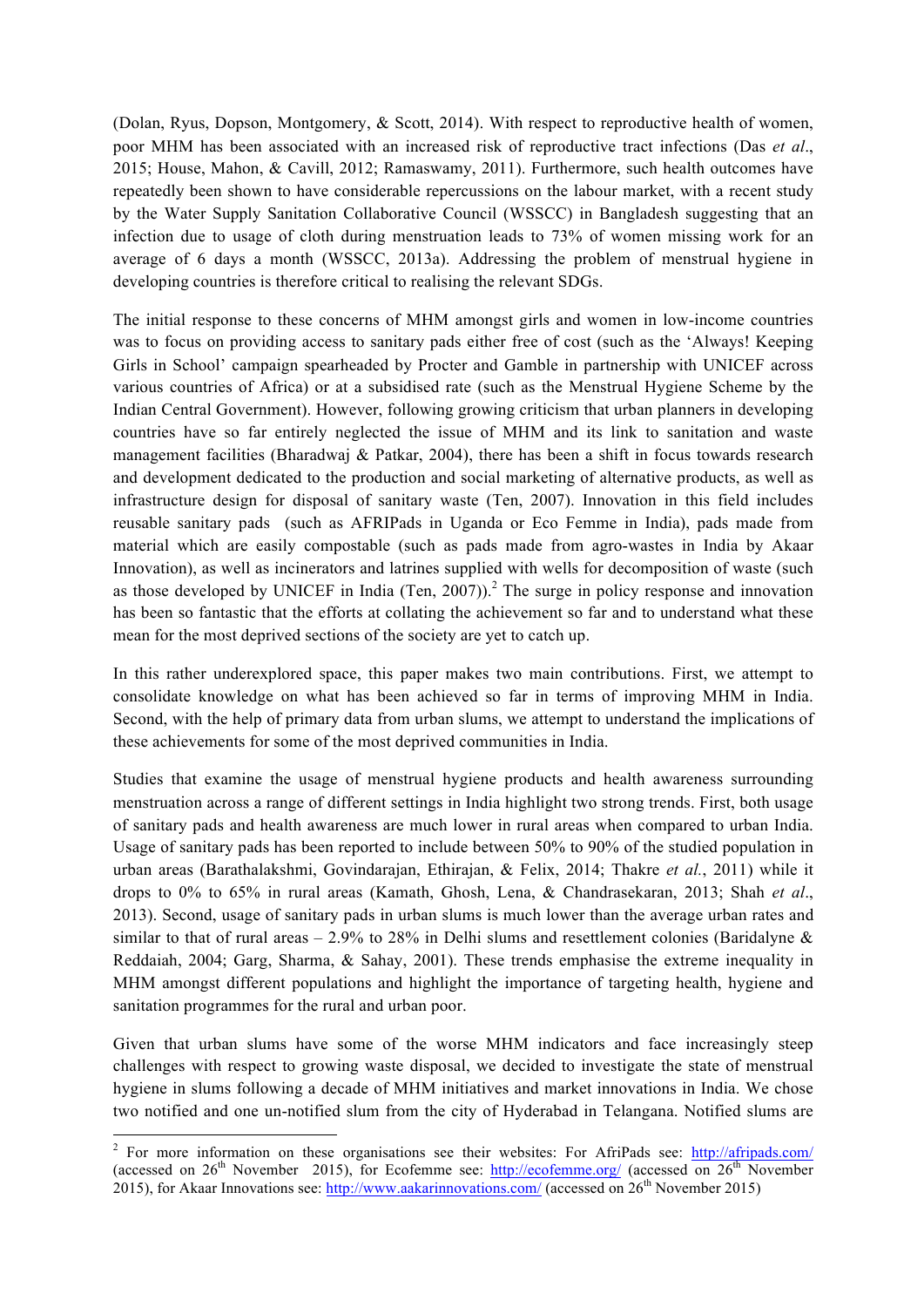recognised by the municipal authorities and so benefit from connection to the (open) sewage system and regular waste collection, whereas un-notified slums do not enjoy such facilities – they are typically a bunch of *kutcha*<sup>3</sup> huts thrown haphazardly together and generally home to migrant workers. Our sample included a total of 150 women and young adolescent girls across these three slum locations. Each respondent was administered a semi-structured questionnaire in order to obtain information on their current practices related to menstrual hygiene. Furthermore, women who reported using cloth rags during their menstrual cycle were asked additional questions related to potential constraints for not using sanitary pads. Our findings show that usage of sanitary pads amongst our sample population is quite high – on average 56% use only sanitary pads and 8% use both pads and cloth during their cycle. This is in sharp contrast to other studies conducted in urban slums of India, prior to MHM policy take-off, with rates of sanitary pad usage being reported as low as 2.8% for urban settlements in the country's capital city of Delhi (Garg *et al*., 2001). This suggests that MHM programs pursued by the government have indeed percolated down to some of the poorest population in India. Furthermore, our results highlight a correlation between age and usage of pads, indicating that the only menstrual protection many young girls have ever used are sanitary pads and that pads are likely to become the choice of the vast majority in time without any further interventions. While these results are to be celebrated with respect to improving usage of safer sanitary care products amongst a large section of the population, it is important to consider women who have so far been excluded from public policy programs. We examine the main constraints faced by women currently using cloth as a form of protection during menstruation and find that while a large number of them (57%) are in fact willing to change their current practice, they (94%) report an overwhelming preference for re-usable cloth pads. This choice however, has so far excluded them from current programs advocating safer menstrual care which have focused solely on encouraging usage of sanitary pads. We explore this misalignment in preferences and policy discourse and suggest ways in which these challenges could be addressed.

The rest of the paper is organised as follows. Section 2 presents a review of the current status of menstrual hygiene in India alongside the recent policy initiatives. Section 3 presents the findings from a qualitative study conducted amongst slum dwellers of Hyderabad. Section 4 discusses each of three critical elements of any MHM initiative in light of our findings: *price, choice* and *disposability*. Finally, Section 5 presents some concluding remarks.

# **2 Status of Sanitary Care in India**

A recent report by Plan India indicates that only 12% of India's 355 million menstruating women use sanitary pads (Nielsen, 2010). Such abysmal findings have pushed sanitary care to the forefront of development debate in India and since the early 2000, it has gained tremendous significance both in terms of the research interest it has commanded and the influence on policy it has exerted. In this section, we review and summarise some of the cross-sectional studies undertaken pan-India across a range of different populations and settings, and contextualise the findings within the current policy sphere. A search for papers published in peer reviewed journals, written or translated into English, available in the public domain and including original primary research with a particular focus on MHM and use of menstrual absorbent products yielded a total of seventeen eligible academic studies.<sup>4</sup> A summary of these papers including, location, sample selection, data collection tools and proportion of sample using sanitary pads at the time of survey is presented in Table A in the Appendix. The

<sup>&</sup>lt;sup>3</sup> Houses made from sheets of plastic, bamboo, thatch and other similar low-quality materials.

<sup>&</sup>lt;sup>4</sup> For a more thorough review and meta-analysis of the recent literature on MHM, please refer to Eijk et al. (2016).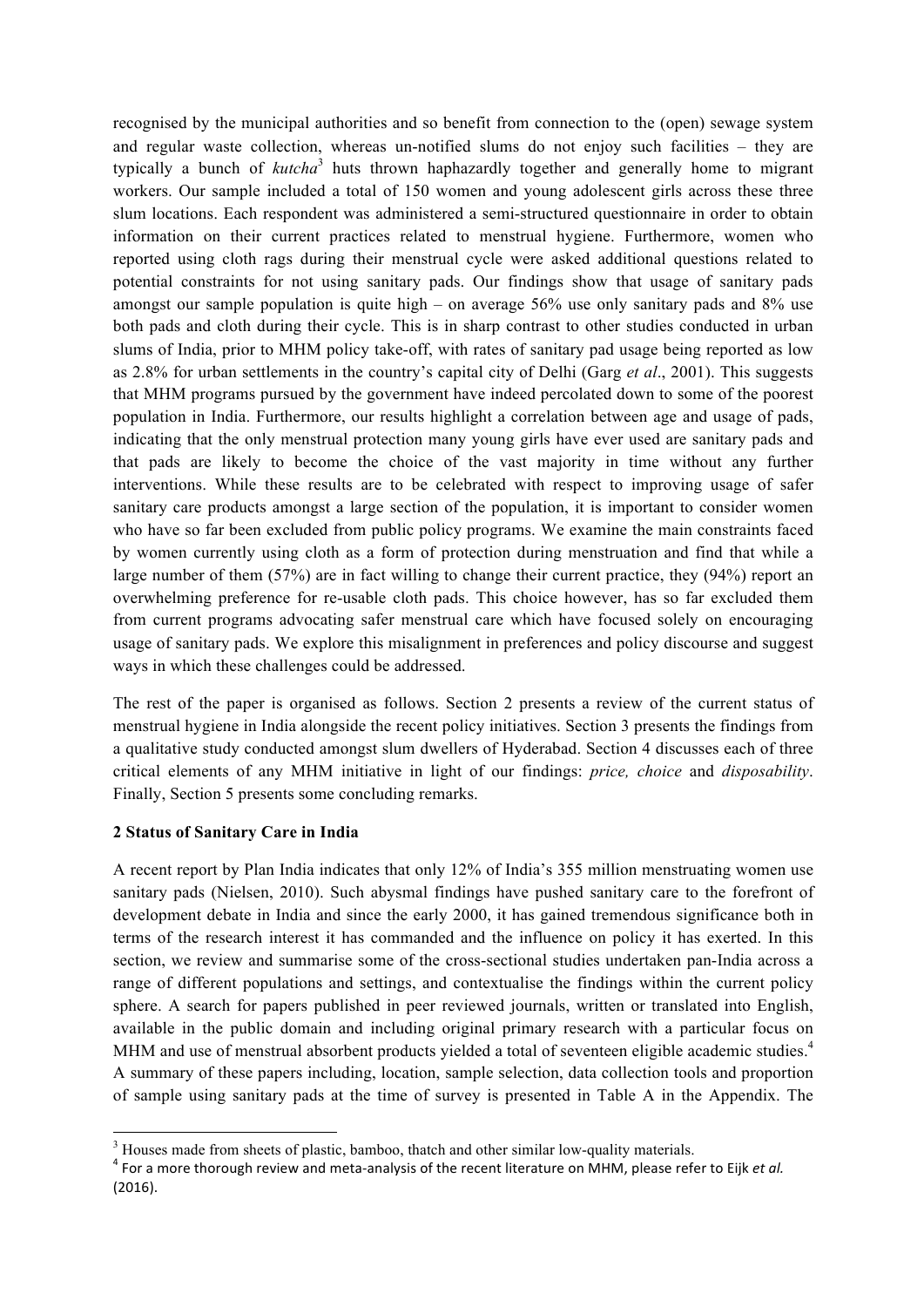objective of this research was primarily to measure the current trends in sanitary pad usage across the country, and to understand the importance of local perceptions and attitudes towards menstruation as a potential constraint to improving MHM. This motivation is closely related to the ongoing MHM programs led by the Government of India, including specifically the Menstrual Hygiene Scheme which provides low-cost sanitary pads and health education to young adolescent girls in rural areas.

The main consistent pattern that can be discerned from the reviewed studies is a significant variation in usage of sanitary pads between urban and rural areas. While usage of sanitary pads is relatively high in urban areas, consistent between the southern and northern states – ranging from 90% in Tamil Nadu (Bharathalakshmi, Govindarajan, Ethirajan, & Felix, 2014) to 49.5% in Maharashtra *(Thakre et al*., 2011), it is abysmally low in rural areas – with 0% reported usage in rural Gujarat (Shah *et al*., 2013) to a maximum of 65% in rural Karnataka (Kamath *et al*., 2013). Furthermore, usage of sanitary pads in urban slums is much lower than the average urban rates and is similar to that of rural usage – 2.9% to 28% in Delhi slums and resettlement colonies (Baridalyne & Reddaiah, 2004; Garg *et al*., 2001). These findings suggest that while the overall rate of sanitary pad usage across India is quite low – an average of 37% across all studies, this is skewed due to the predominant usage of cloth concentrated in rural and urban slum settings. The findings from these studies primarily suggest that when planning interventions to improve MHM in India, rural areas and urban slums will require special emphasis.

We also find that when included in the study, knowledge and awareness of reproductive health follows a similar trend to usage – with women in urban areas being more aware of sanitary pads as a form of hygienic absorbent during menstruation. However, awareness is always significantly higher than usage – for instance 48.75% of girls in rural West Bengal knew of sanitary pads, while only 11.25% made use of them (Dasgupta & Sarkar, 2008). This suggests that while awareness is a concern, it is not necessarily a constraint to adoption.

Very few of the studies rigorously document factors that determine usage of sanitary pads, as well as constraints to adopting these over other methods of sanitary care such as cloth. Of the three studies that attempt to profile sanitary pad users, three indicators seem to be positively correlated with 'good' menstrual hygiene practices: socio-economic status, education, and exposure to advertisements on TV and radio (Omidvar & Begum, 2010; Patil, 2014; Sudeshna & Dasgupta, 2012). Furthermore of the two studies which incorporate constraints to adoption within their analysis, economic costs and disposability are the two issues which appear to limit the usage of sanitary pads (Kamath et al., 2013; Thakre et al., 2011). This suggests that within the rather limited academic literature; costs, awareness and disposability appear to be the driving factors for poor levels of pad usage in India.

Closely following the insight of these findings, policy initiatives aimed at improving MHM in India have so far focused predominantly on education and affordability. Specifically related to the educational factor is the Rajiv Gandhi Scheme for Empowerment of Adolescent Girls (RGSEAG), which was launched in 200 selected districts across all the 35 States and Union territories of the country in 2011.<sup>5</sup> Along with a range of initiatives from providing food grains and micronutrient fortification to vocational skills training, the RGSEAG includes a nutrition and health education component covering personal hygiene and onset of puberty so as to increase reproductive and sexual health awareness.

<u> 1989 - Jan Samuel Barbara, margaret e</u>

<sup>&</sup>lt;sup>5</sup> For more information on this scheme, refer to the website of the Ministry of Women and Child Development http://wcd.nic.in/ (accessed on  $26<sup>th</sup>$  November 2015).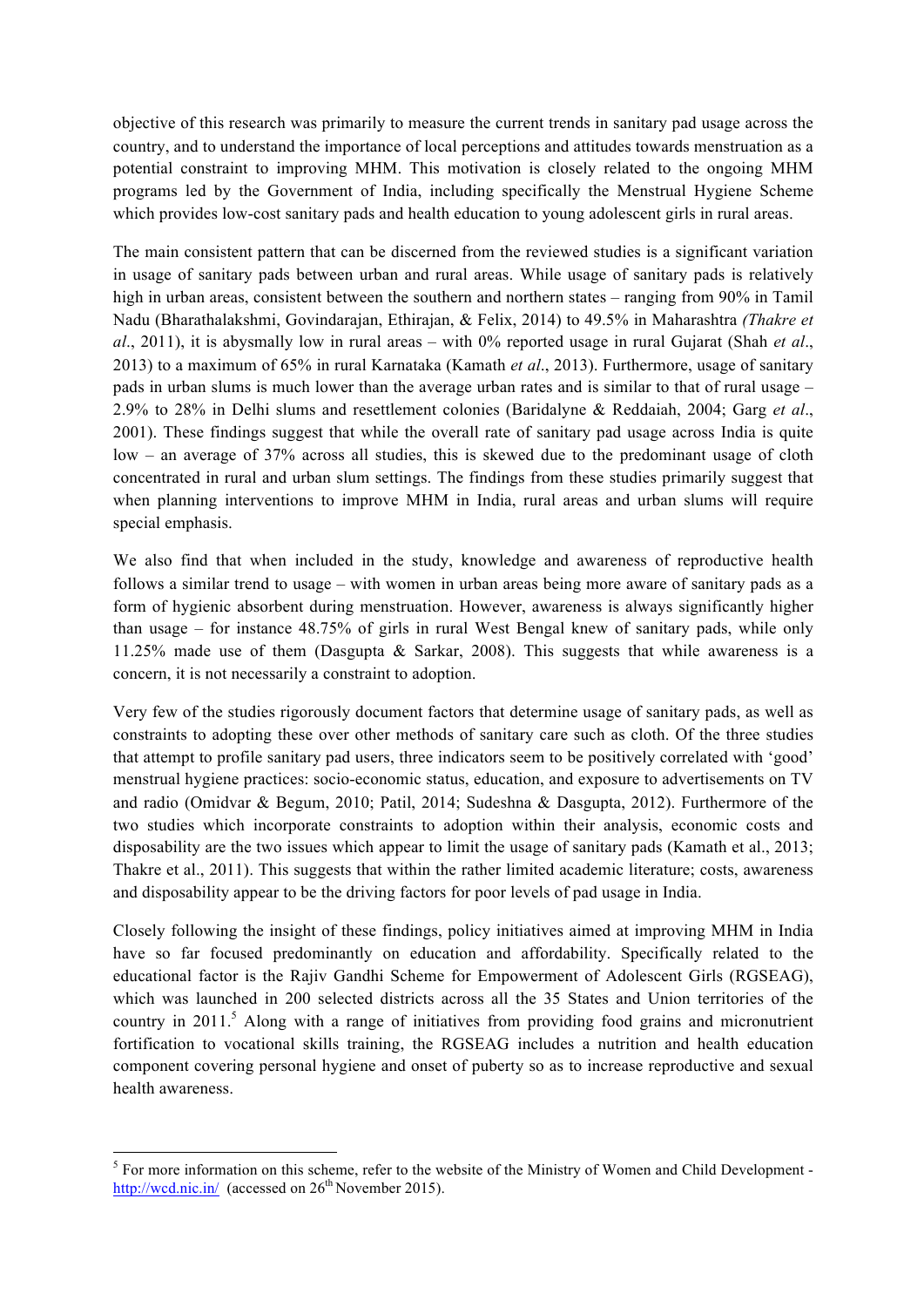Focused more precisely on menstrual hygiene and the constraint of affordability, especially amongst poor rural households, the Government of India launched the Menstrual Hygiene Scheme (MHS) in 2005 as part of the National Rural Health Mission (NRHM).<sup>6</sup> It aims to cover 25% of India's adolescent girls (10-19 years) living in rural areas, corresponding to approximately 15 million girls, in 150 districts spread across 17 States of the country. This scheme includes two main initiatives: (i) increasing demand for sanitary pads via health education and outreach by Accredited Social Health Activists (ASHAs), and (ii) providing supply of low-cost pads. This was achieved by subsidizing local production by women from Self Help Groups (SHGs) to the tune of Rupees 1.50 per packet, bringing down the price of a pack of pads from Rupees 7.50 to Rupees 6 – which was deemed affordable. While this scheme is laid out to address all of the main concerns presented by the literature  $-$  that is, targeting rural populations and intervening on the constraints of education and price  $$ evaluations on its performance have been disappointing. Feedback from the field has highlighted significant issues with implementation, thereby reducing the potential impact. In Kerala, an independent qualitative study amongst both scheme officials and beneficiaries found a lack of awareness on the scheme guidelines by program staff, irregular supply and reported poor quality of pads (Srinivasan, Nair, Sreejini, & Jyolsna, 2013). Similarly, a study in Haryana found the scheme had stopped as SHGs were unable to sustainably manufacture sanitary pads at the enforced procurement price of Rupees 7.50 per pack (Sinha & Singh, 2013). These findings highlight a critical concern for the sustainability of programs aiming to address the constraint of affordability.

Beyond the work of the Government there exist extensive initiatives from a range of Non-Governmental Organisations (NGOs) focused on menstrual hygiene management. The Water Supply and Sanitation Collaborative Council (WSSCC), as well as Water Aid have been primarily engaged in 'breaking the silence' around menstruation by leading large-scale awareness campaigns across the country. In 2012, the WSSCC organised a travelling carnival to impart knowledge on sanitation and hygiene in remote areas, reaching over 12,000 women and girls (WSSCC, 2013b). Addressing the problem of disposability, UNICEF has developed a low cost incinerator attached to girls' toilets for the disposal of napkins in schools. This model program is now being adopted and scaled up by the State Government of Tamil Nadu in 150 schools. Taking another approach to disposability, UNICEF has also been working in the State of Maharashtra to have girl's latrines supplied with special wells so as to compost sanitary waste (Ten, 2007). Experimenting with different sanitary care products is also gaining momentum. Smaller local NGOs and start-ups such as Goonj have been working towards producing re-usable cloth sanitary pads and Akaar Innovations have developed a compostable sanitary pad using agro-wastes. Jayashree Industries, a small enterprise (SME) based in Coimbatore, Tamil Nadu, has developed a low-cost sanitary pad making machine which can be used by SHGs for the manufacturing of disposable pads for less than a third of the cost of commercial pads (Venemae,  $2014$ ).<sup>7</sup> While these initiatives are enabling the country to address some of the key constraints to improving menstrual hygiene, evidence supporting the influence on adoption of sanitary pads and impact on women's daily lives is currently lacking from the academic literature and policy reports.

# **3 A Study on Sanitary Practices in Urban Slums**

<u> 1989 - Johann Stein, fransk politiker (d. 1989)</u>

What do these policy initiatives and innovations mean for women living in some of the most deprived communities in India? Academic studies on MHM in India have focused primarily on sanitary

 $6$  For more information on this scheme, refer to the website of the National Rural Health Mission - $\frac{\text{http://nrhm.gov.in/}}{7}$  For more information on these organisations see their websites. For Goonj see: http://goonj.org/ (accessed on

<sup>26&</sup>lt;sup>th</sup> November 2015), for Jaysashree Industries see: http://newinventions.in/ (accessed on 26<sup>th</sup> November 2015)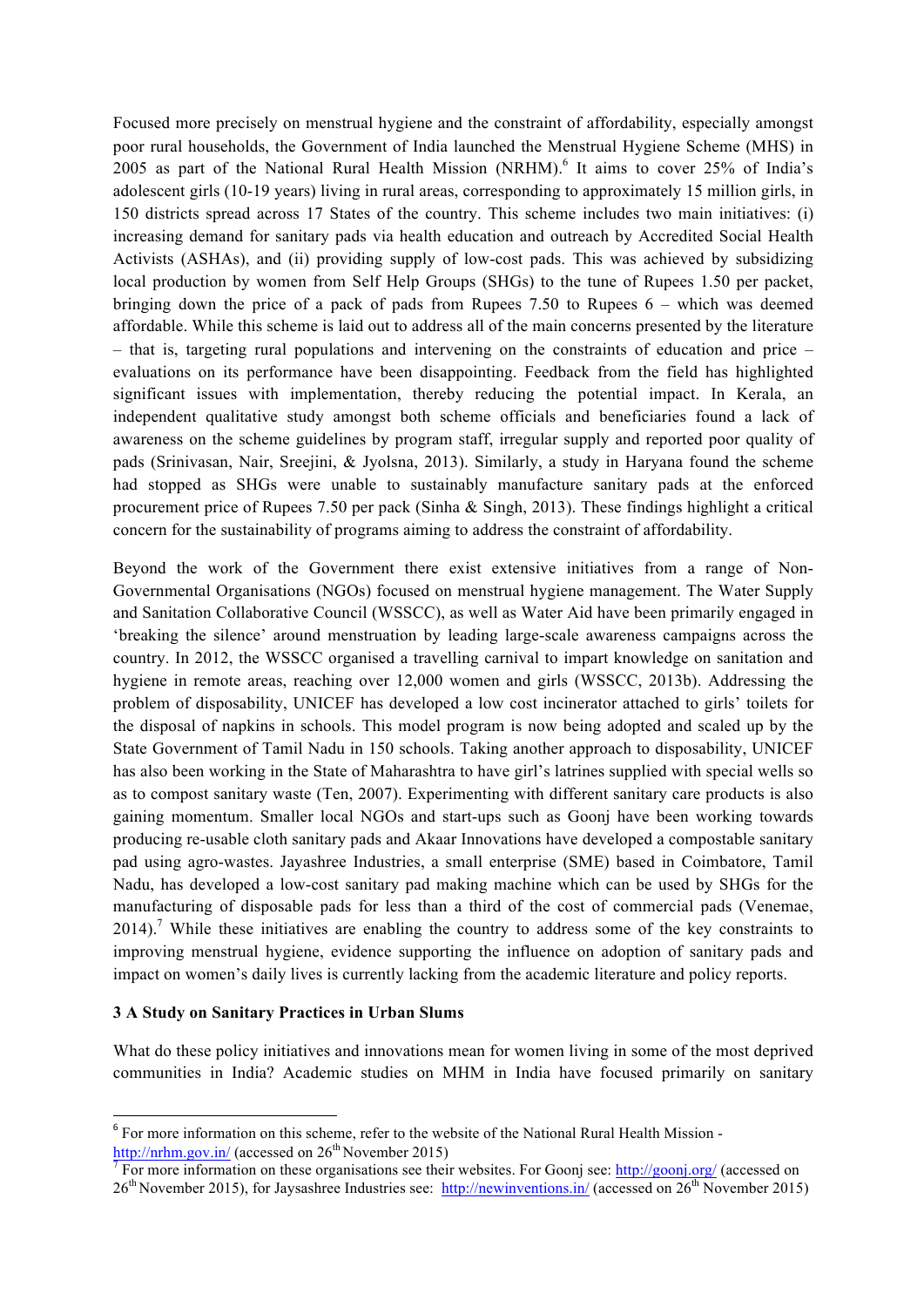practices amongst young adolescent girls in rural and/or urban secondary schools. As mentioned previously, this is largely a reflection of the policy intent from the Indian Government with both the RGSEAG and MHS targeting education and supply of low-cost pads to young adolescent girls. While this is clearly an important group to target, especially in rural areas given the low rates of sanitary pad usage reflected in the literature, it is also important to consider the case of yet another vulnerable populace – young girls and women living in urban slums. In some respects these women are the most vulnerable from the viewpoint of adopting good menstrual practices: poverty, lack of awareness, spatial and infrastructural constraints may all combine to pose an insurmountable challenge. In this section, we present results from a study that was conducted amongst slum dwellers in order to better understand their current sanitary practices, including constraints faced to adoption of sanitary pads.

## *i. Research Methods*

 

We undertook this study in partnership with *Safa* - a grassroots social venture. *Safa* works with women in slums of Hyderabad, India, focusing on education and income generation activities as they believe these to be the ultimate drivers of empowerment. *Safa* provides its women members with livelihood trainings such as tailoring and embroidery, as well as entrepreneurship opportunities through the sales of its members' handmade products including bags, soft toys, carpets and others.<sup>8</sup> In view of diversifying their income generation opportunities, *Safa* initiated the 'Kiran Group' in 2012 with the aim of engaging a small group of women members in door-to-door sales of household products within their slum community. One of the products marketed under this program was sanitary pads. In 2014, at the start of this study, the Kiran Group consisted of 9 members, selling sanitary care products to approximately 200 regular clients in one slum locality. *Safa* was looking to expand this activity across to other slum locations and agreed to partner in this study as a way of understanding the pad's market better and gain an insight into the sustainability of their initiative. *Safa* was instrumental in providing access to the women interviewed as part of this study.

This study was carried out across three different slum locations in Hyderabad, India. These slums where sampled so as to be inclusive of *Safa*'s working area but excluded the locality where the Kiran Group was already selling sanitary pads. Two of the slums surveyed were categorised as 'notified, while the third was not a notified slum. Notified slums are areas registered as slums by their municipalities under the 'Slum Act', wherein habitants generally have land-ownership of the tenements as well as some basic infrastructural facilities including lanes, electricity, sewage, water supply and waste collection. On the other hand, slums that are un-notified (officially referred to as 'identified' slums in the Census documents) are defined as compact areas of at least 300 people or 60- 70 households of poorly built congested tenements with inadequate infrastructure and lack of sanitary and drinking water facilities. Un-notified slums therefore tend to be transitory, with the possibility of eviction, and generally home to migrant groups such as daily wage workers. Sampling across both types of slums was important to get a representational view of sanitary practices across urban slums with residents from a range of populations across the socio-economic spectrum – un-notified slums being at the lowest end of this hierarchy.

A total of 150 women and young adolescent girls, proportionately sampled across the three slum locations, were interviewed during this study. In order to have a representative sample of the population, we adopted a simple random sampling methodology. This methodology involved starting from a random location in the slum and approaching every  $5<sup>th</sup>$  house along the street for participation in the survey. Our only criterion for participation in the study was that the woman/young girl had to

<sup>&</sup>lt;sup>8</sup> For more information on *Safa* see their website - http://www.safaindia.org/ (accessed on  $26<sup>th</sup>$  November 2015)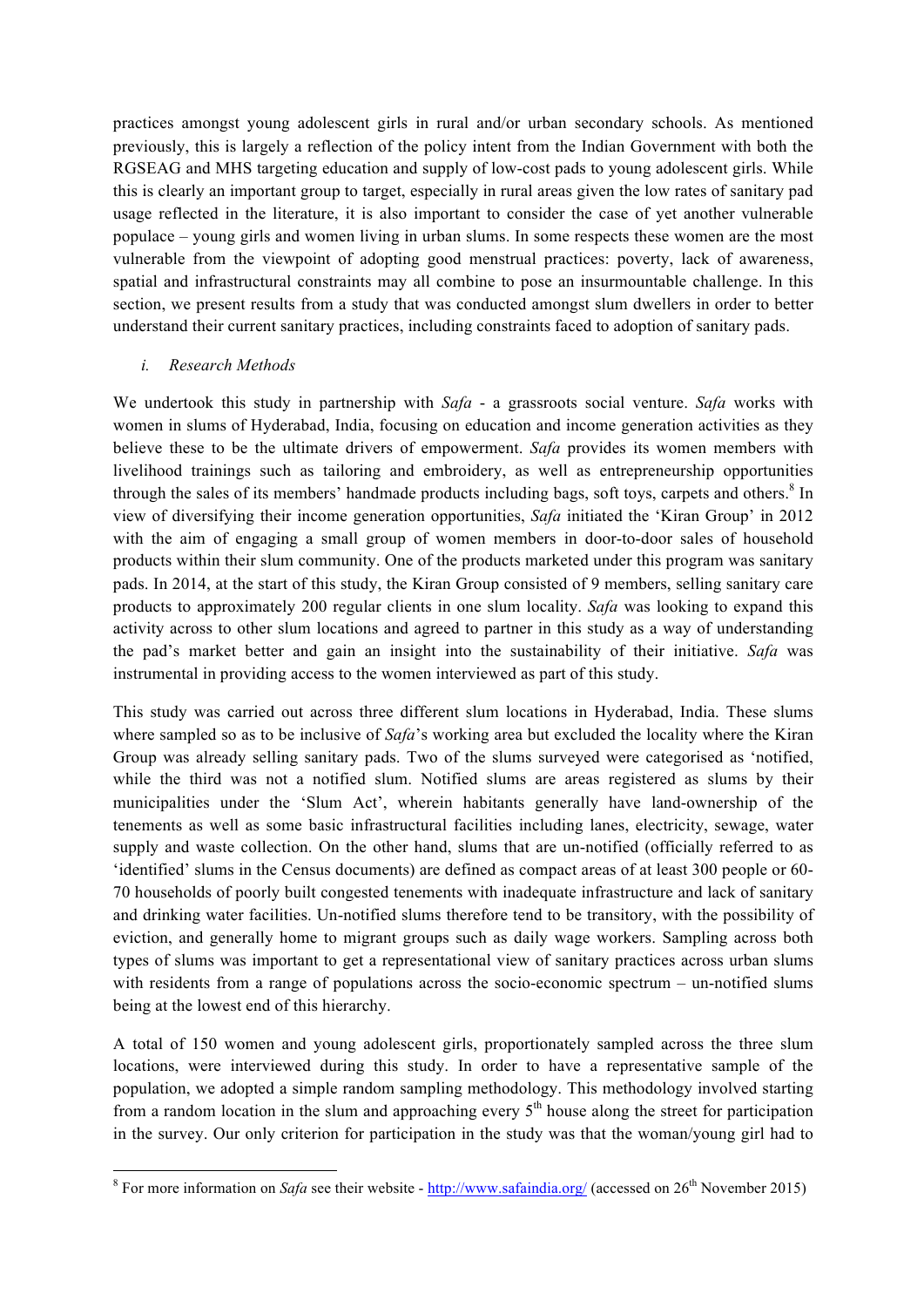be of menstrual age, identified as 15 to 49 years.<sup>9</sup> Refusal to engage in the study was relatively high, with approximately 34% rejections. This refusal was generally consistent across all slum locations and mainly came from women who felt the topic was "too embarrassing" to talk about (see Table B in the Appendix for more details). Given this refusal rate, we continued to sample using the original strategy until we achieved a final sample of 150 women and girls who consented to participate.

Our initial approach to data collection was to conduct focus group discussions with 5 to 7 respondents, in order to promote informal discussions especially on the topic of constraints to adoption of sanitary pads. This method however proved very difficult to implement due to the highly limited mobility of women and sense of social taboo surrounding the topic which precluded its discussion in groups. Since we believed mobility to be potentially correlated with indicators of sanitary pad usage, such as female empowerment and financial autonomy, we felt that using this method would lead to a selection bias in our sample and therefore decided to switch to individual semi-structured interviews. Each respondent was administered a questionnaire with specific sections on menstrual hygiene practices, influence of menstruation on daily activities, perceived benefits of sanitary pads as improved hygiene, and constraints to adoption of menstrual sanitary products. The majority of questions were categorical so as to obtain specific and consistent information across the sample, with some open-ended questions to encourage discussion with the respondents and encompass additional information on the topic. All interviews were conducted by women enumerators, recruited and trained by us, alongside a member of *Safa* so as to facilitate trust and ease of discussion on such personal information.

Additional to the individual questionnaire, we also conducted a short market survey of shops in the three sampled slum locations. This involved sampling three shops, from a mix of medical and general stores, along the main market road and within walking distance from the sampled households. A list of all sanitary pad products, their specific features and prices were recorded. The objective of this survey was to test for convenience of availability of sanitary pads to women in our sample.

*ii. Results*

<u> 1989 - Johann Stein, fransk politiker (d. 1989)</u>

# *a. Sample Characteristics and Determinants of Pad Usage*

One of the key results to emphasise from this study is simply the high rate of usage of sanitary pads amongst our sample – 56% of respondents report only using pads and 8% report using a combination of pad and cloth while just around 36% reported using only cloth as menstrual protection (see Figure 1). This is in sharp contrast to the findings of other studies conducted in urban slums which report low rates of sanitary pad usage – for instance Baridalyne & Reddaiah (2004) report the rate as 2.9% for resettlement colonies in Delhi and Garg, Sharma & Sahay (2001) report it as 28% for urban slums also in Delhi. The high rates of sanitary pad usage amongst our respondents may suggest that initiatives promoting MHM in India over the last five years have reached even the poorest and most vulnerable of urban populations. These results should also be used to place in perspective the findings reported by the Nielsen (2010), which has so far been the benchmark for rates of sanitary pad usage in India. Nielsen's report claims that only 12% of women across India use pads, whereas we find that majority of women in urban slums - arguably the most socio-economically deprived women in the country - use sanitary pads. This suggests that either Nielsen's study is driven by sampling across

<sup>&</sup>lt;sup>9</sup> While girls tend to menstruate at much earlier age than 15 years, we restricted our sampling to this age group due to ethical concerns surrounding inclusion of younger girls in the study. Inclusion of younger girls was also likely to add very marginally to our understanding of issues surrounding menstrual hygiene.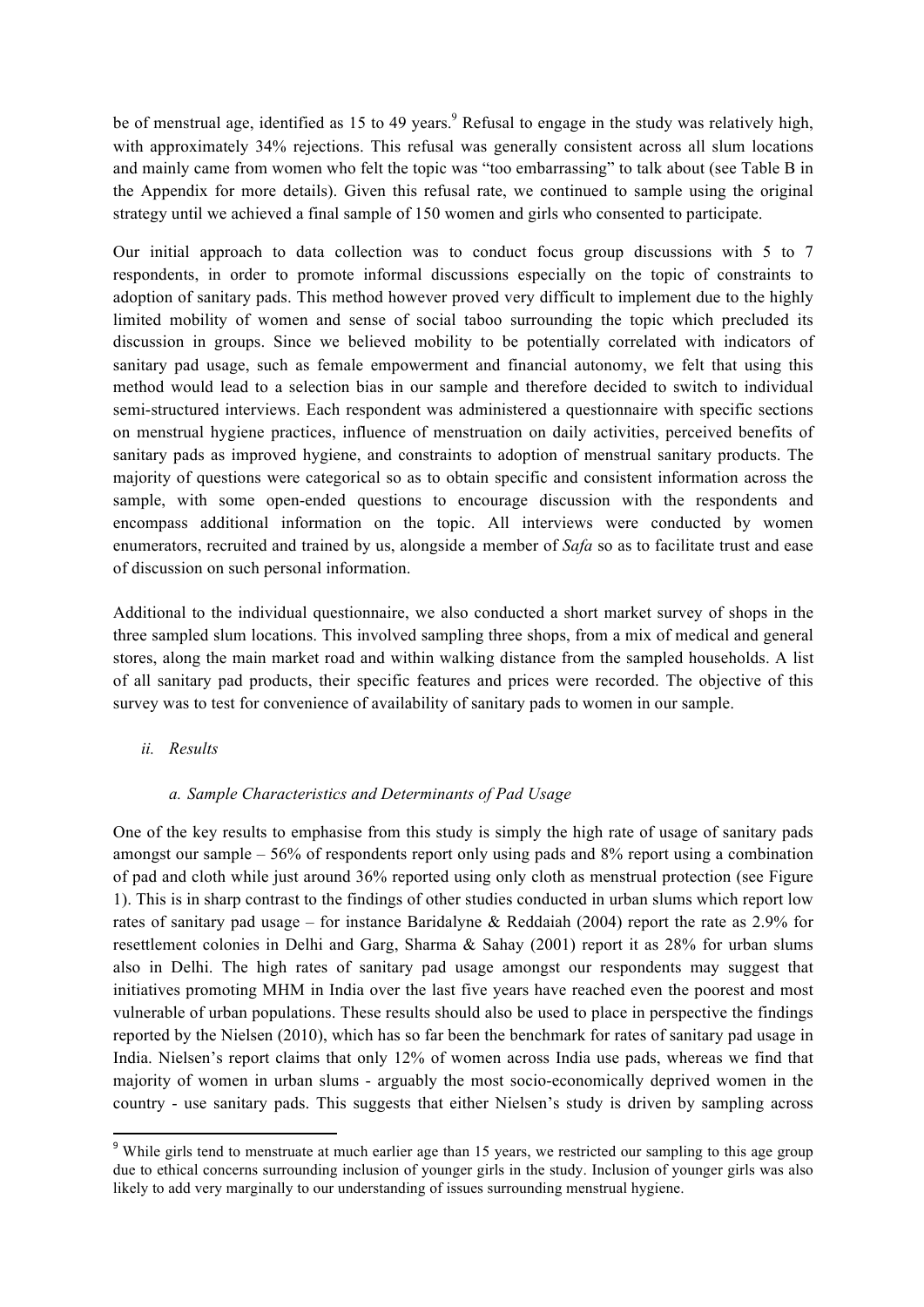large rural populations where adoption of sanitary pads is potentially still very low and therefore highlights the importance of contextualising statistical trends, or plausibly that MHM initiatives and market expansion have percolated down to the most deprived communities in urban India at an unprecedented rate. In either case, our results categorically show that urban slums are moving out of low levels of sanitary pad usage and that Nielsen's report no longer reflects ground realities.

#### <Figure 1 here>

Our results suggest that 36% of women in our sample continue to report using cloth as menstrual protection. In order to be able to effectively promote improved MHM practices among these women, it is critical to understand their profile and identify potential characteristics which determine the usage of cloth over pads. To approach this question, we compare the means of various socio-economic characteristics at the individual and household level between pad users and cloth users. The t-tests which compare the differences between the means of these characteristics across the two groups are presented in Table 1. Our results suggest that younger women with somewhat better socio-economic statuses are least likely to be using cloth.

Unlike most other MHM studies we did not limit our respondents to adolescent girls, but rather included nearly all women and young girls of menstrual age  $-15$  to 49 years. This allows us to decipher an important difference between pad and cloth users. Our findings suggest that those using pads are on average 5 years younger than cloth users, with this difference being statistically significant at the 1% level. In fact, we find that of the respondents using pads, 42% of them started at the time of puberty and have never used any other product. This clearly suggests that a significant proportion of young girls entering menarche are directly adopting sanitary pads. As such, it is feasible to assume that over time pads are likely to become the majority choice without any further form of intervention.

Socio-economic status also appears to be an important indicator for usage of cloth, indicated by results on both the respondent's and her husband's/father's employment status. We use employment status as an indicative proxy for socio-economic strata, as the economic condition of slum dwellers is closely linked to both employment activity and emblematic of a social standing that is deeply embedded in their psyche. Based on their reported employment activity, we were able to categorise individuals as 'daily labourers' with low and uncertain incomes associated to unskilled work or as 'salaried' with either predictable earnings or self-employed skilled work, or in some cases as 'not working' for those in school or women who have withdrawn from the labour market (or never participated) as others in the household are employed. We limit our analysis to a comparison of daily labourers with those that are salaried, in order to capture active employment. We find that on average for those women engaged in the labour market - daily labourers are on average 20% more likely to be using cloth, with the difference being statistically significant at the 1% level. Similarly, working husbands/fathers of cloth users were 10% more likely to be engaged in daily waged labouring. This suggests that the poorer representative segment of our study, represented here as daily labourers due to their unskilled and low paid work, is more likely to be using cloth probably driven by an affordability constraint. As one women described, '*Money is a problem. It's better to buy items for the children than to buy pads'*. Omidvar & Begum (2010), in one of the few studies documenting the profile of respondents linked to 'good' MHM practices, also find that socio-economic status is a significant factor in determining better sanitary practices including usage of sanitary pads. However, our results on the willingness-to-pay (WTP) for pads (see Table 3) by current cloth users, suggests that this liquidity limitation is not unsurmountable. The average reported WTP is approximately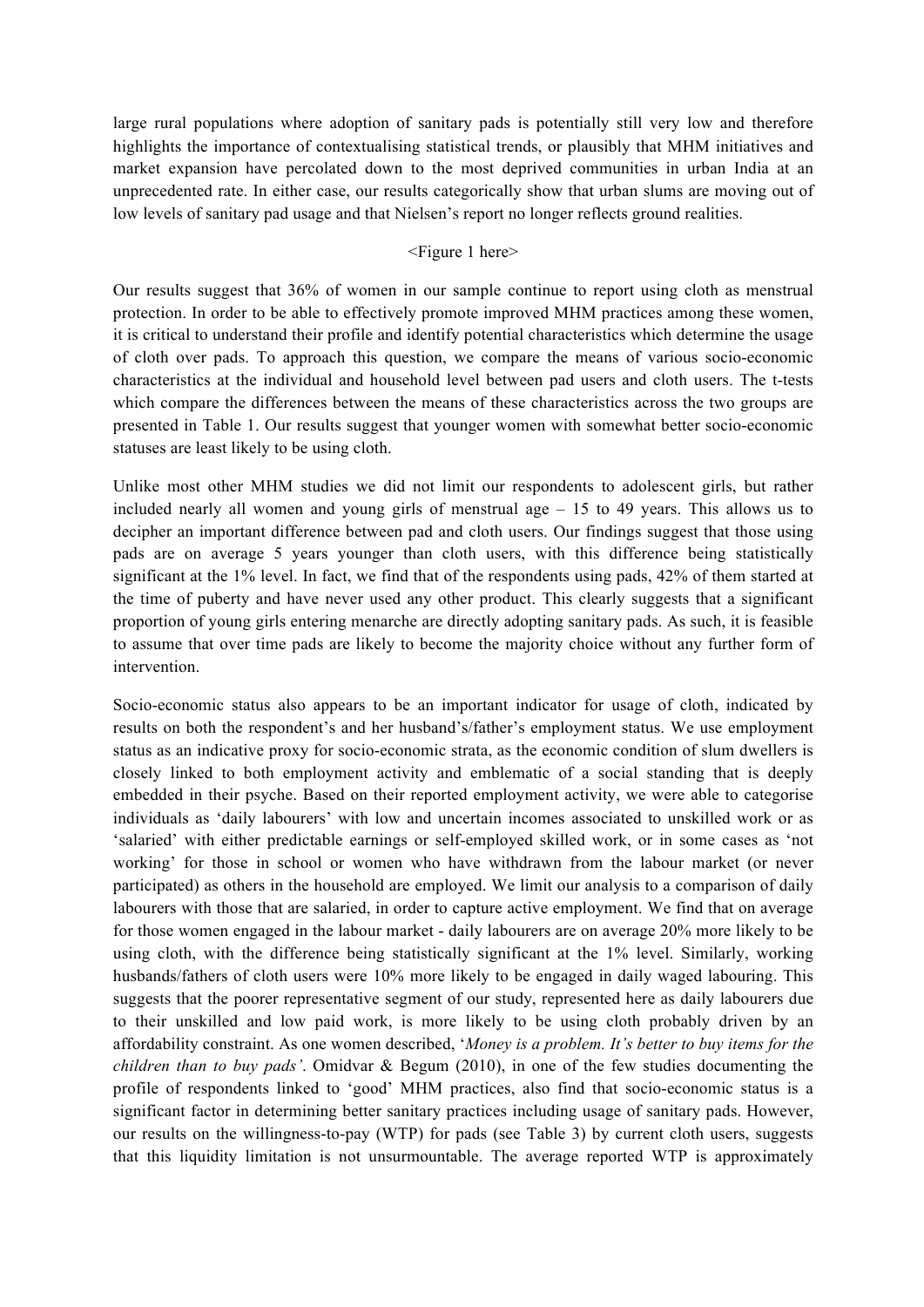Rupees 20, which is in fact only 2 rupees less than the lowest price recorded for sanitary pad products from the market survey (see Table C in the Appendix).

#### <Table 1 here>

This study enables us to identify whether women living in un-notified slums are more vulnerable to poor MHM practices as the sanitary provision in these slums is markedly worse than notified slums. Our results indicate that there is in fact little to differentiate between MHM habits of women living in notified and un-notified slums. Both types of slums report very similar levels of pad and cloth usage; with 58% and 55% of respondents reporting using pads in un-notified and notified slums respectively. A potentially more interesting household characteristic that may help profile target beneficiaries of MHM programs could be toilet and water infrastructure, as our results suggest that despite the difference not being statistically significant women using cloth are less likely to have access to private toilets and water facilities. Access to toilet is likely to be suggestive of the respondent's socioeconomic background than any real link between access to sanitation facilities and cloth usage. In this sense, this result supports our earlier observation on correlation between socio-economic status and cloth usage.

## *b. Influence of Sanitary Care Practices*

Evidence suggests that poor MHM practices have significant negative impact on girls' attendance in school (Dolan et al., 2014; Kirk & Sommer, 2006) as well as women's health (House et al., 2012; Ramaswamy, 2011) and labour activities (WSSCC, 2013b). Results in Table 2 report the t-tests which compare the differences between the means of our indicators on health, education and labour, for the two groups of women using different sanitary care practices – pads and cloth. Despite the difference not being statistically significant, we find that women using cloth are on average 5% more likely to have visited a doctor due to reproductive tract infections (RTIs) in the past. We can expect this to be linked to practices associated with using cloth, including drying and changing of cloth between cycles, which are thought to significantly increase the risk of RTIs (Ramaswamy, 2011; WSSCC, 2013b). In fact amongst our sample of cloth users up to 29% of them reported not drying the used cloth due to beliefs tied with menstrual blood, including witchcraft that may affect fertility. Furthermore, despite the majority of women using the same cloths for an average of two cycles, we find that 26% of women reported using the same cloths for over 6 months. These results are consistent with other studies analysing practices amongst cloth users in India (Dasgupta & Sarkar, 2008; Katkuri, Pravinpisudde, & Hasan, 2014). Our findings however, do not seem to suggest a significant influence on days missed of work or school/college.

We do find however, that a large proportion of our sample experiences reduced mobility during the period of menstruation. On average between 26-31% of women in our sample report restrictions on mobility such as having to remain indoors during their menstrual cycle. This is largely due to the presence of traditional belief surrounding menstruation. Women reported a range of constraints on their day to day activities, including washing, eating and behaviour with other family members. As one women explained, '*I must only wash my hair on the 3rd and 5th day following the onset of bleeding, I cannot eat or touch any milk products, and must avoid making eye contact with men'*. When asked whether these restrictions were of their own choosing, 54% suggested they were in fact imposed on them by family elders due to beliefs held about menstrual blood. A number of MHM programs focus on menstrual hygiene education, but nearly all of them solely target adolescent girls. Our results indicate that addressing the taboos held by elders is equally important to positively impact the lives of young girls.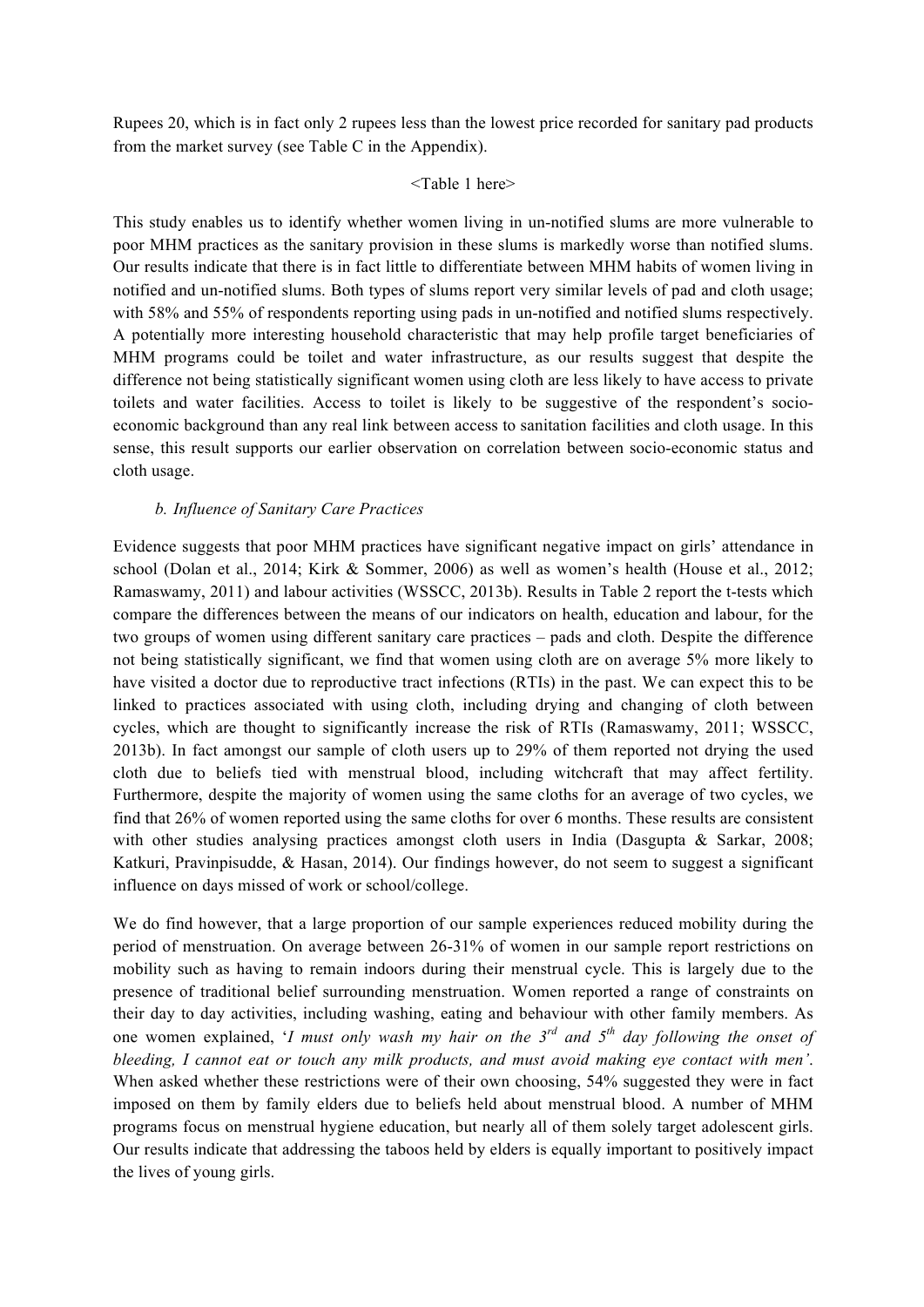#### *c.Constraints to Changing Practices*

Despite the potential negative influence that poor MHM can have on women's life, changing behaviour and habit are not necessarily straightforward. To enquire into this issue, especially in relation with *Safa*'s Kiran Group door-to-door sales, we asked questions related to the respondents willingness to change from their current practice and preferences of sanitary products. As can be seen in Figure 1, 57% of women using cloth were willing to consider changing habits. Interestingly, when these women were asked to report their non-exclusive preferences of sanitary care products, such that respondents were able to choose multiple options, only 52% reported a preference for disposable pads while 94% opted for re-usable cloth pads. None of the sample chose other alternatives such as moon cups and tampons, perhaps because these are considerably less well-known and unpopular options in India as they involve insertion. In this section, we consider the constraints to changing practice for each group of women – those wanting to switch to sanitary pads, those preferring re-usable cloth pads and those unwilling to change practice altogether.

We first consider the case of women using cloth that would be willing to switch to using sanitary pads. Despite the small sample size, results in Table 3 highlight the leading factor as financial constraints with an overwhelming 81% of the sample citing this as a reason for not adopting sanitary pads. For women in this group, the average willingness-to-pay for a packet of 7 pads is approximately Rupees 20. This corroborates our findings on the correlation between the usage of cloth and socioeconomic status, indicating that poorer women are more likely to be using cloth due to issues for affordability. Encouragingly however, we find that the WTP is not far from the lowest price recorded during the market survey – Rupees 22 for a branded pack of 7 pads. This suggests that schemes that subsidise the market price of sanitary pads should be able to have a significant impact on adoption. These results are especially insightful for the MHS, the nation's pad subsidising scheme, which sells a packet of 6 pads for only Rupees 6, but suffers from problems of sustainability and product quality at such a low price (Sinha & Singh, 2013; Srinivasan *et al*., 2013). Our findings suggest that this scheme could benefit from increasing their selling price to over three times the existing price and still have an impact on adoption, while improving their product quality and ensuring the viability and sustainability of the production units. With this pricing scheme, MHS is likely to support itself without relying on public subsidy, suggesting that improved menstrual hygiene is potential 'action ground' for private social enterprises like *Safa*.

The second most reported constraint to adoption is disposability. The problem of disposal is in fact closely linked to traditional beliefs. There is much superstition surrounding the discarding of menstrual blood. Women believe that unless buried or burned, the menstrual blood can be used in witchcraft and lead to infertility and blindness. This belief has been widely reported in studies across both North and South India (Bharathalakshmi et al., 2014; A. Singh, 2006). In fact, half of the women willing to change practice still held some traditional beliefs surrounding the usage of pads, such as pads causing fever and infertility - mainly associated with the problem of disposing of the menstrual waste along with other material in relatively open view. According to one woman, *'The elders say that if a snake smells or slithers on a used pad, then it will become impossible for a woman to conceive'*. These findings suggest that installing disposal facilities, such as incinerators or specially designed latrines for decomposition of waste, can address both the issue of how to manage increasing sanitary waste, but also satisfy the traditional belief that women hold about menstrual blood which stops them from adopting pads. Furthermore, these results continue to emphasise the very low levels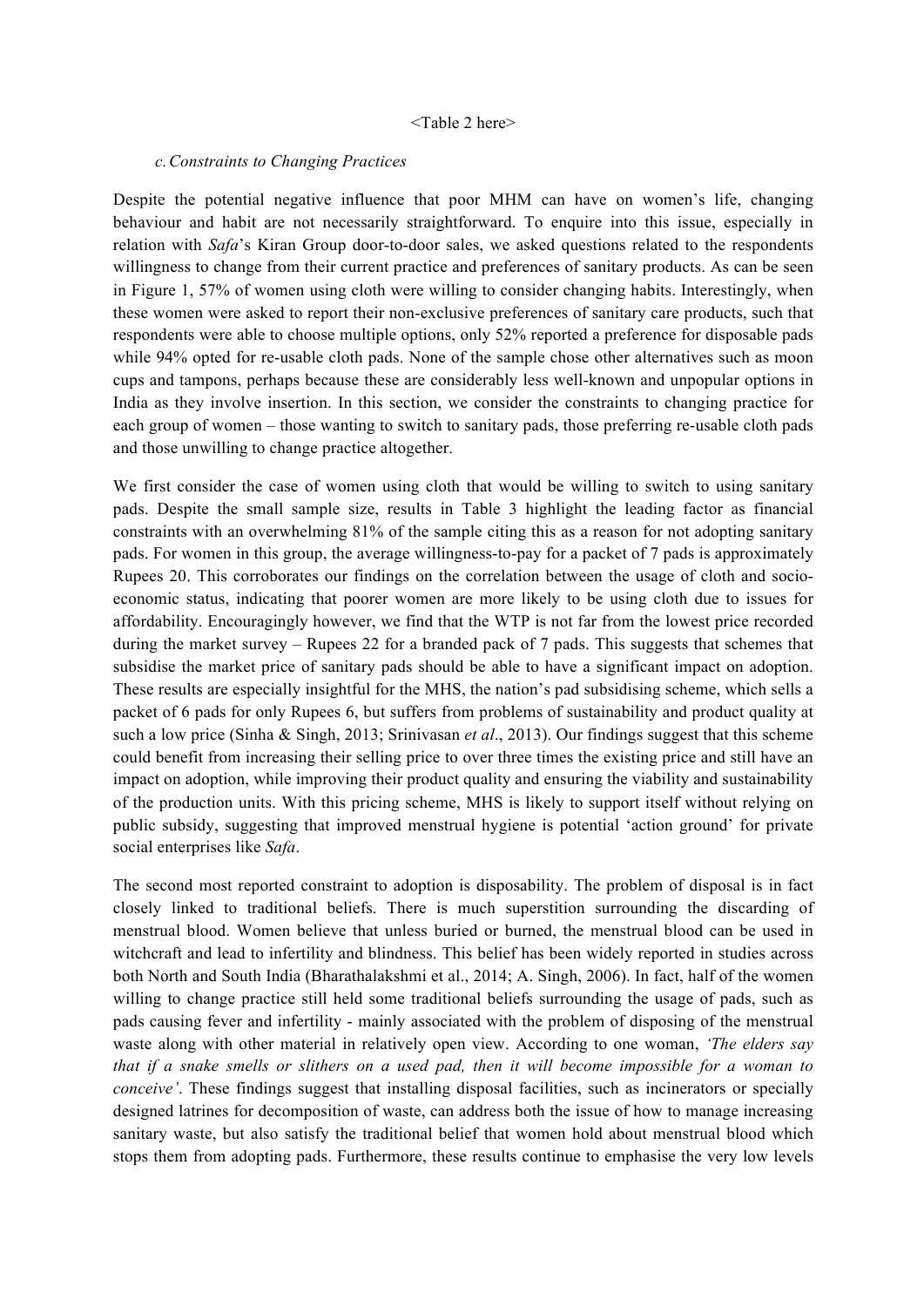of awareness on MHM and the need to intervene on education so as to reduce the influence of traditional myths surrounding a physiological phenomenon.

#### <Table 3 here>

Accessibility to sanitary products is often quoted as a significant constraint to adoption (WSSCC, 2013b). Given the fact that we faced significant challenges in implementing focus group discussions due to the limited mobility of women in the area, and that *Safa* was interested in promoting door-todoor sales of sanitary products, we enquired specifically on the issues of accessibility. Our results show however, that this is not a concern in urban slums. The very large majority (94%) of women reported having a nearby shop selling sanitary pads, and most of them (81%) faced no constraint on their personal mobility to access the shops. Furthermore, results from our market survey reiterated these findings. While availability of the cheapest product was somewhat limited (just 2 of the 9 shops stocked this), all medical and general stores sampled stocked at least two types of sanitary pads, with a range of 1 to 6 different brands (for more information on these results, see Table C in the Appendix). This suggests that promoting door-to-door sales alone may not sway preferences in favour of sanitary pads. To be successful such marketing strategies must be combined with other more critical aspects to the women such as at a price that is partially below the market rate. Our results suggest that this price must be around 10% below the lowest reported market rate (average WTP reported is around Rupees 20 whereas the cheapest available product on the market is Rupees 22).

While 52% of women reported a willingness to move to sanitary pads, Figure 1 shows that nearly all women wanting to change practice – 94% – would have preferred switching to re-usable cloth pads. According to one of the women interviewed, '*I used pads once, but I didn't find it comfortable*.', while another respondent explained her preference for re-usable cloth pads due to convenience of habit, '*I don't know how to use pads, once I tried and it leaked. Re-usable cloth will be easier for me to use.*' These results concur with Shah *et al.* (2013) in Gujarat which tests the adoption and experience of adolescent girls using old cloth, a new soft cloth (falafin), and sanitary pads. The authors find that while 90% of girls in their sample were using old cloth at baseline, 68% of them reported falafin and only 32% reported sanitary pads as their preferred choice of product once these had been introduced to them. These findings reported from Shah *et al.* (2013) when combined with our survey data highlight a key result – the majority of women using cloth as protection during menstruation are unsatisfied with this current practice, but are also unwilling to change to using pads. By focusing on sanitary pads, the public policy initiatives of the past decade have excluded a significant proportion of women wanting an improvement in their MHM but without adopting commercially oriented sanitary pads. Policy experiments that use social marketing to promote alternative products like re-usable cloth pads are therefore essential to be inclusive of this last mile client to safer menstrual practices.

While our results encouragingly demonstrate that 57% of cloth users are willing to consider changing from their current sanitary practices, this nevertheless does leave a significant 43% of cloth users who reject the option of change. Habit, was reported by 95% of these women as the predominant reason for which they are not willing to change from their current practice. Considering that the majority of women in this group (78%) are aged between 25 to 40 years, which means that have been using cloth for around 10 years or more already – changing habit is very costly for them, and as such they are unwilling to invest time in changing practice. Policy initiatives aimed at this group of women should be targeted at improving awareness around good MHM practices when using cloth. It would also be interesting to see whether these women are more agreeable to changing practice if more affordable and sustainable alternatives to sanitary pads became a real option.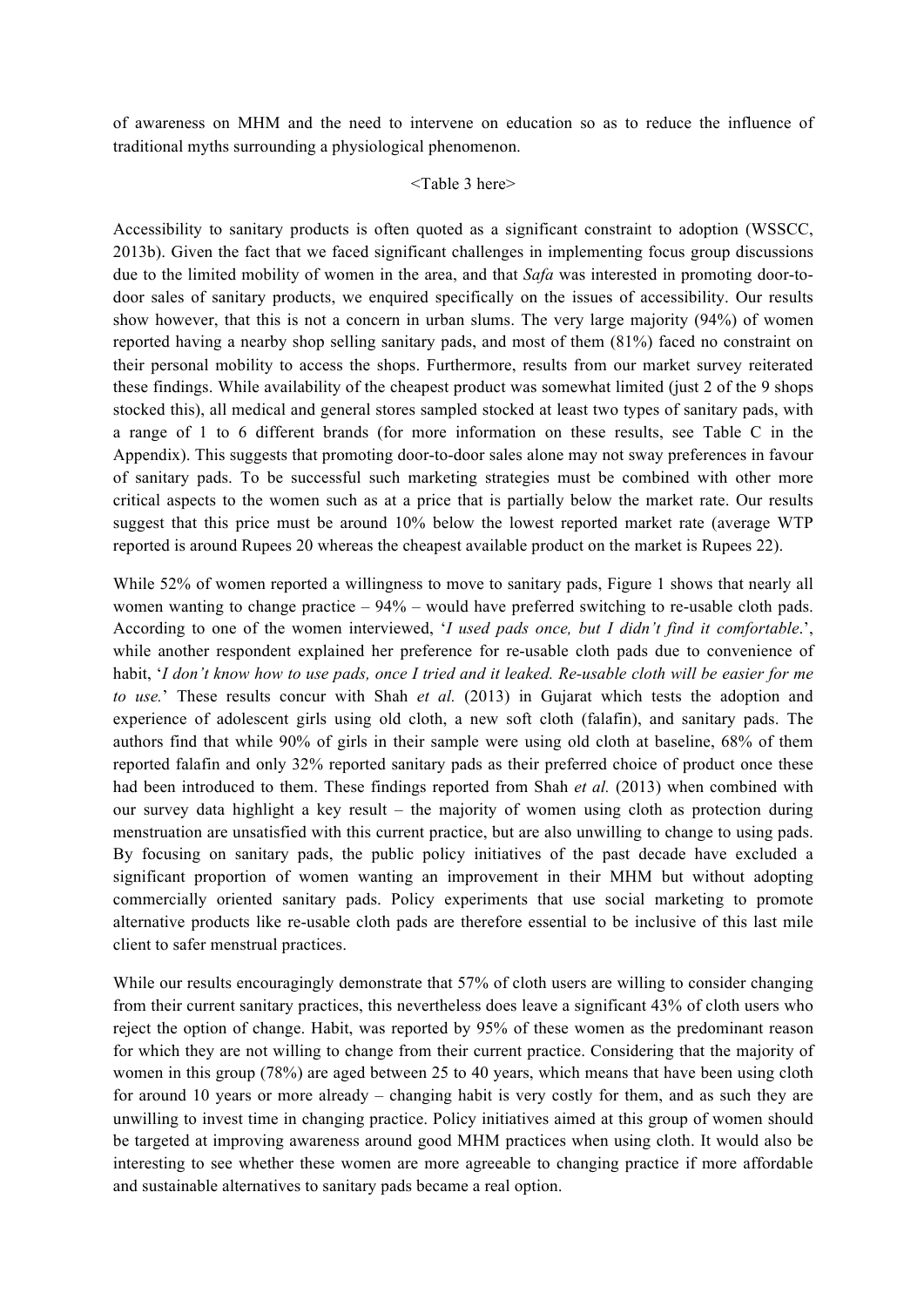#### **4 Towards Improving Sanitary Care for 'ALL' Women Living in Urban Slums: A Discussion**

Menstrual hygiene management interventions have so far focused on encouraging women to adopt sanitary pads as the preferred method of sanitary care. This has mainly been driven by government schemes on awareness building and subsidising of sanitary pads. Our results suggest that this policy push along with market forces has by and large been successful, with 56% to 64% of women in our sample making use of sanitary pads, especially young girls entering menarche who adopt pads straightaway. However, our findings also suggest that for MHM interventions to include the last mile client, these programs can no longer afford such a narrow focus. Our results show that at least three groups of women have been excluded from current MHM interventions: women who are willing to change to sanitary pads but cannot afford commercial prices, women who are willing to change only to some form of re-usable cloth pads, and those who are unwilling to change practice. Each group of 'excluded women' faces a unique set of challenges to adopting safer practices. We argue that to be inclusive of women across the preference spectrum, future MHM interventions must consider three core factors: Price, Choice and Disposability. We discuss each of these issues in turn.

*Price*: Our results show that 52% of women willing to change from cloth to sanitary pads have not made this change mainly due to financial reasons. However, we also find that the average willingness to pay for a pack of pads for this group of women is around Rupees 20, just 10% below the lowest recorded market price. This finding provides an important perspective into the appropriateness of the current policies aimed at improving MHM. Pad subsidising schemes such as that of the MHS administered by the Indian Government, providing both education and low-cost sanitary pads to adolescent girls in rural areas, is clearly targeting the main constraints faced by women wanting to switch to pads. However, this scheme is burdened with problems of sustainability of their production units and poor product quality. Our results suggest that women are in fact willing to pay over three times the price set by MHS. The objective of the current subsidy seems to be to provide a low quality product at the cheapest possible price. This is unlikely to have a positive impact on adoption and usage of sanitary pads. For the majority of women in our sample who have made the move from cloth to pads, 'comfort' is reported as the main motivator for continued use of pads. Taken together our results suggest that while price matters, quality of the product is also critical for women to continue usage. Quality at the right price seems to be the clenching mantra for women who want to switch to pads but currently find this an expensive alternative. There is already a good amount of innovative work in the private sector that targets this group of women. For instance, *Jayashree* Industries in Tamil Nadu, develops technology used in small-scale production of quality sanitary pads at prices significantly below the market price. Interestingly, their market model suggests a retail price of 2.75 rupees per pad<sup>10</sup> – which would coincide with our findings on average WTP among women who are willing to switch to pads. Our results suggest that there is likely to be an effective market for such innovations that experiment with producing quality pads markedly lower than commercial pads.

*Choice*: One of unique results of this study, especially in view of including the last mile clients, is the importance of providing women with a choice of menstrual protection methods. In our sample, critically, 94% of women who were willing to change from using cloth report a preference for reusable cloth pads. This points to a missing link in the public policy discourse over menstrual hygiene

<u> 1989 - Johann Stein, fransk politiker (d. 1989)</u>

 $10$  According to their market model, the machines can be used to manufacture a packet of 8 pads for Rupees 22 including a significant profit margin so as to allow the small enterprise to grow sustainably. The founder of Jayashree Industries – Mr. Muruganantham – has received worldwide praise for his work and has installed over 1300 across 27 States of India.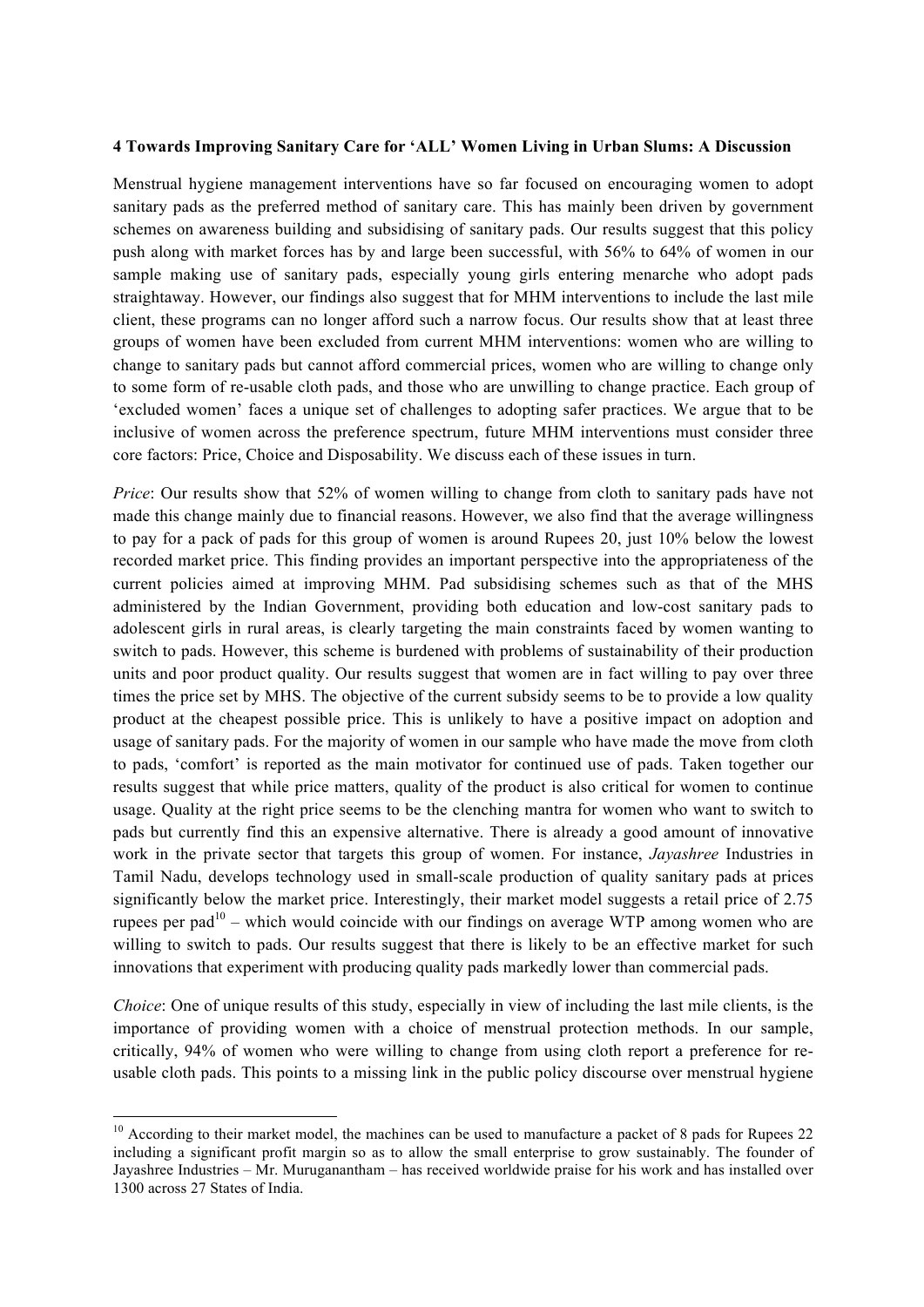in the context of developing countries that, despite the availability of better and largely affordable alternatives, women may prefer to retain a range of choice when it comes to menstrual protection. We find that a large proportion of women willing to adopt safer practices – but unwilling to use disposable sanitary pads – are being abandoned by the current policy initiatives that have systematically focused on the provision of sanitary pads alone. This consistent exclusion of women to improved MHM emphasises the importance of offering alternative products, such as re-usable cloth pads. These products provide more hygienic conditions to women during menstruation and are more convenient to use. Results from a study in Gujarat by Shah *et al.* (2013) on reusable falafin cloth pads reiterate these observations. A number of small initiatives have also started to take this route, such as EcoFemme in India and AfriPads in Uganda. An evaluation by Croft and Fisher (2012) of AfriPads re-usable pads suggested that there was demand for such products, which were perceived as a middle road between free unhygienic rags and expensive branded pads. However, such programs lack some credibility due to the absence of scientific evidence of their impact on women's health in comparison to cloth rags, especially with respect to RTIs. Further research and innovation is therefore required in this field, which could provide a leading pathway to including most women wanting improved MHM.

*Disposability*: The issue of disposability emerges on every front of our study. In our sample, 13% of women wanting to switch to sanitary pads do not do so due to associated problems of disposing publicly of menstrual blood. Similarly, retaining customs surrounding disposability also arises as a positive feature of re-usable cloth pads, for those unwilling to adopt disposable sanitary pads. Furthermore, after decades of being entirely ignored both within MHM specific programs, as well as general water and sanitation interventions (Bharadwaj & Patkar, 2004), the concern of increasing waste disposal in urban slums, has been generating a national dilemma. While there is no official data on menstrual waste in India, Down to Earth magazine using the Nielsen Report (2010) as a benchmark for usage of sanitary pads across India (estimated to be at 12%) estimated the associated waste to be around 432 million soiled pads a month, weighing up to 9,000 tonnes which would be enough to cover a landfill of 24 hectares (Basu, 2013). This would require an area equal to more than six times the size of Vatican City every year. Given our results on the rate of sanitary pad usage in slums and amongst young girls entering menarche, this is likely to be an underestimate and amplifies growing concern on how to manage this waste. Acknowledging the issue of sanitary waste disposal, the Indian Government is promoting the incineration of menstrual waste and funding a project for the construction of low-cost incinerators in schools of Tamil Nadu. However incineration is met with extensive criticism, including the environmental impact from the release of toxins and the financial sustainability of such programs. In view of such critiques, further research and development into potential innovations is ongoing, including work by UNICEF on specially designed latrines for decomposition of waste (Ten, 2007). A more attainable option, at least in the short term, addressing both the issue of disposability as well as waste management for more sustainable and resilient cities, once again leads us to re-usable sanitary products.

## **5 Concluding remarks**

A review of academic research in the field of MHM across India, suggests that both sanitary pad usage and awareness of improved MHM practices can be abysmally low in both rural and urban slum settings, while showing near 100% adoption in pockets of urban populations. Our study however, highlights that with the surge of MHM programs across the country by both government schemes and NGOs initiatives – focused largely on raising awareness and providing low cost sanitary pads, sanitary pad usage is on the rise in urban slums. According to our results, 56% to 64% of our sample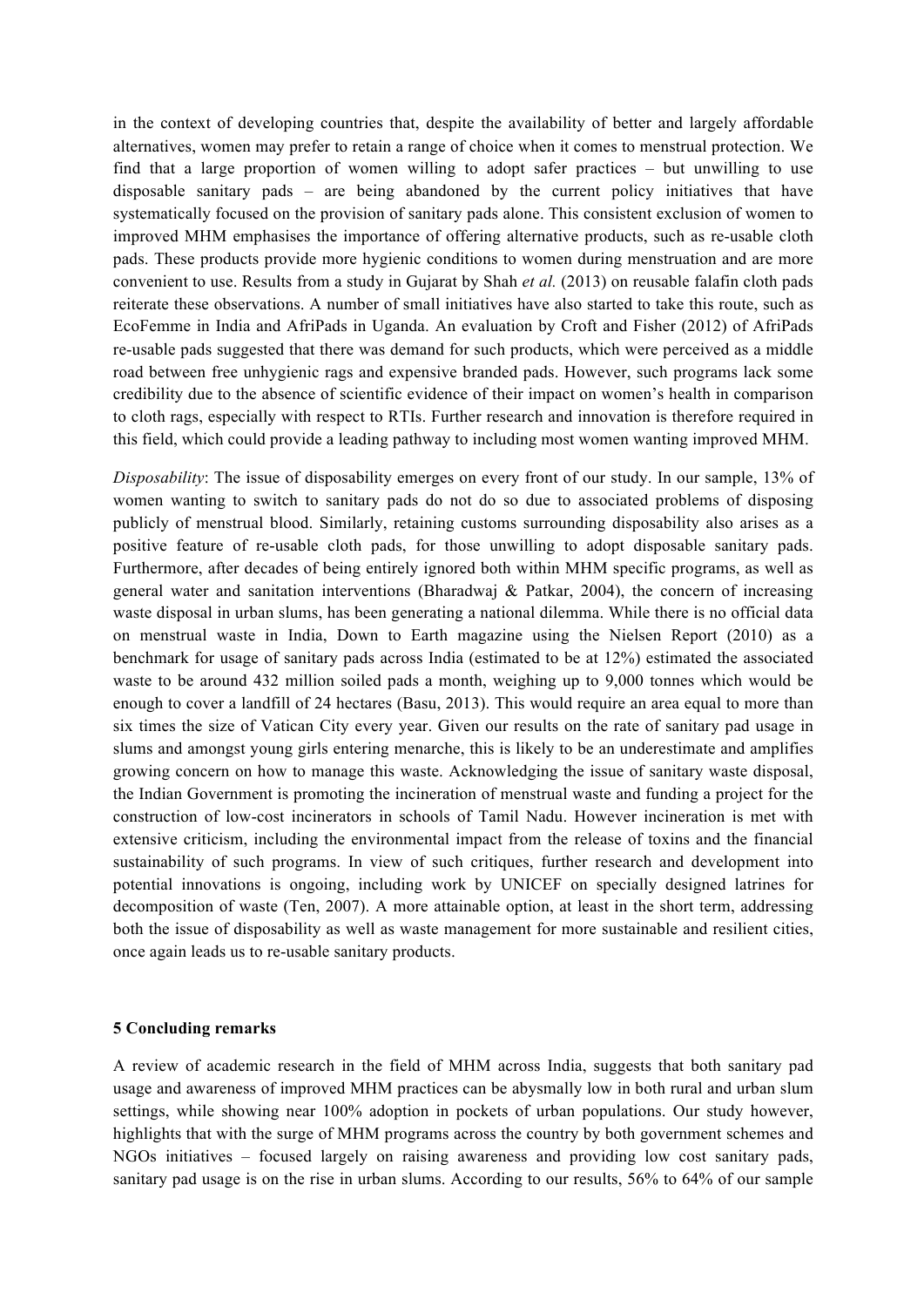use sanitary pads, with the majority of girls entering menarche directly adopting disposable sanitary pads as their preferred choice. These encouraging rates are to be celebrated as evidence that the policy push has been successful in including the upcoming generation of women from vulnerable section of the population into improved MHM. Our study however, also highlights the fact that MHM interventions have excluded a substantial segment of these women by their singular focus on sanitary pad adoption. Our results show that 36% of women in our sample are still currently using rags as protection during menstruation, but that a large majority of them are willing to change. Interestingly, while 52% of these women report willingness to shift to sanitary pads, an overwhelming 94% cite reusable cloth pads as their preferred choice. This highlights a glaring omission in the past decade's MHM initiatives that have focused exclusively on disposable sanitary pads. The current MHM programmes fail to serve these women by ignoring issues that are at the core of their preferred menstrual practices. In addition to this, we find that given the growth in demand for disposable sanitary pads there is a growing concern for sustainability of waste management schemes in urban slums. In a country as large as India and urbanising at an unprecedented rate – menstrual hygiene policy that singularly focuses on disposable sanitary pads is insupportable. The insights from our findings suggest that for future MHM interventions to be inclusive and at the same time to ensure more resilient cities, they must pay attention not only to price, but also to disposability and ultimately aim to improve the choice of menstrual protection alternatives available to women.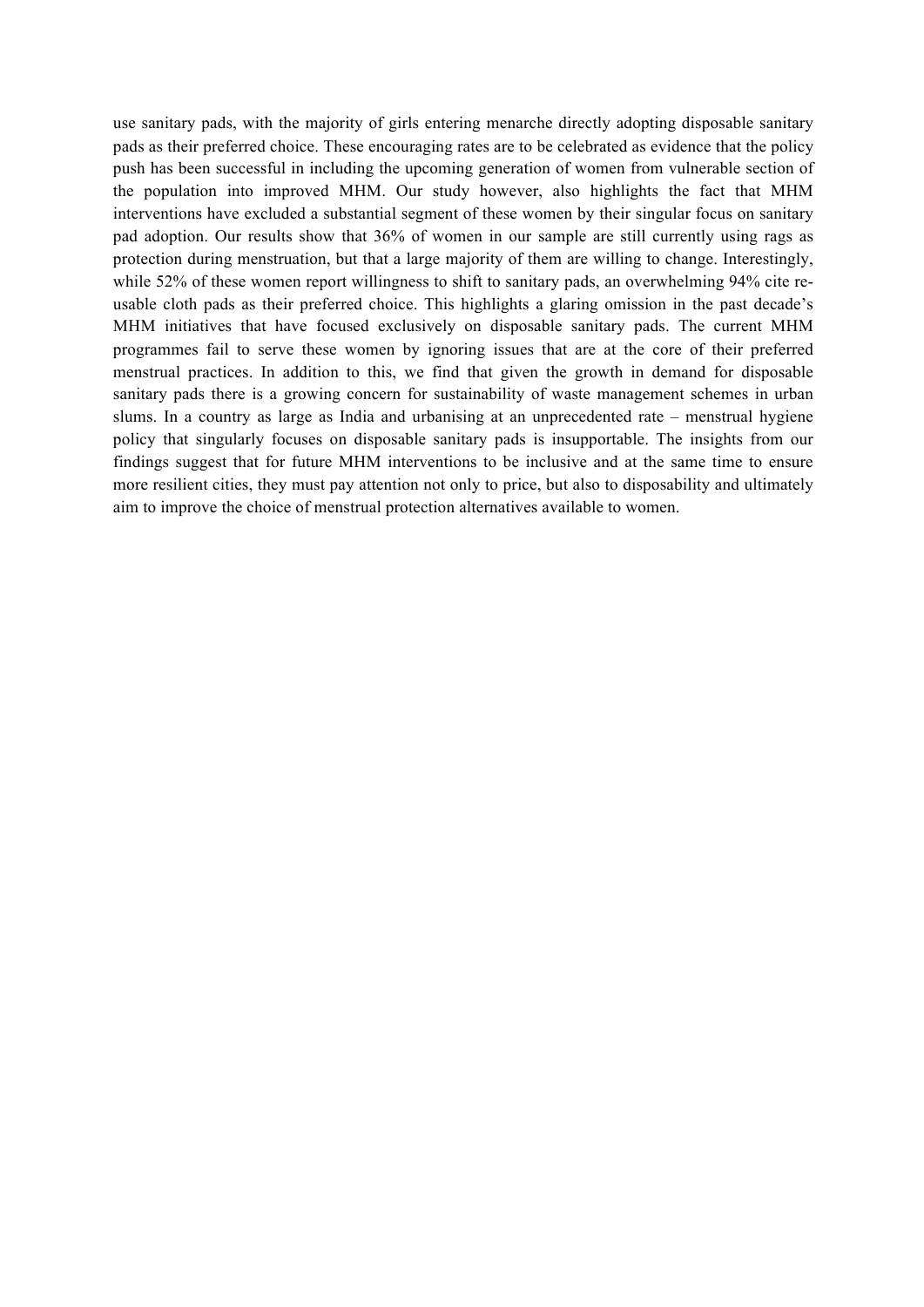#### **Bibliography**

- Barathalakshmi, J., Govindarajan, P., Ethirajan, N., & John William Felix, A. (2014). Knowledge and Practice of Menstrual Hygiene among School Going Adolescent Girls. *National Journal of Research in Community Medecine*, *3*(2), 138–142.
- Baridalyne, N., & Reddaiah, V. (2004). Menstruation knowledge, beliefs and practices of women in the reproductive age group residing in an urban resettlement colony of Delhi. *Health and Population: Perspectives and Issues*, *27*(1), 9–16.
- Basu, S. (2013). Kicking up a stink. *Down to Earth*.
- Bharadwaj, S., & Patkar, A. (2004). Menstrual hygiene and management in developing countries: Taking stock. *Junction Social - Social Development Consultants*.
- Bharathalakshmi, J., Govindarajan, P., Ethirajan, N., & Felix, A. (2014). Knowledge and practice of menstrual hygiene among school going adolescent girls. *National Journal of Research in Community Medicine*, *3*(2), 138–142.
- Crofts, T., & Fisher, J. (2012). Menstrual hygiene in Ugandan schools: an investigation of low-cost sanitary pads. *Journal of water, sanitation and hygiene for development*, *2*(1), 50–58.
- Das, P., Baker, K. K., Dutta, A., Swain, T., Sahoo, S., Das, B. S., Panda, B., et al. (2015). Menstrual hygiene practices, WASH access and the risk of urogenital infection in women from Odisha, India. *PloS one*, *10*(6), e0130777.
- Dasgupta, A., & Sarkar, M. (2008). Menstrual hygiene: How hygienic is the adolescent girl? *Indian Journal of Community Medicine*, *33*(2), 77.
- Dhingra, R., Kumar, A., Kour, M., & others. (2009). Knowledge and practices related to menstruation among tribal (Gujjar) adolescent girls. *Studies on Ethno-Medicine*, *3*(1), 43–48.
- Dolan, C., Ryus, C., Dopson, S., Montgomery, P., & Scott, L. (2014). A blind spot in girl's education: Menarche and its web of exclusion in Ghana. *Journal of International Development*, *26*(5), 643–657.
- Eijk, A. M. van, Sivakami, M., Thakkar, M. B., Bauman, A., Laserson, K. F., Coates, S., & Phillips-Howard, P. A. (2016). Menstrual hygiene management among adolescent girls in India: A systematic review and meta-analysis. *BMJ open*, *6*(3), e010290.
- Garg, S., Sharma, N., & Sahay, R. (2001). Socio-cultural aspects of menstruation in an urban slum in Delhi, India. *Reproductive Health Matters*, *9*(17), 16–25.
- House, S., Mahon, T., & Cavill, D. (2012). Menstrual hygiene matters. *Sustainable Sanitation and Water Management*.
- Juyal, R., Kandpal, S., Semwal, J., & Negi, K. (2012). Practices of menstrual hygiene among adolescent girls in a district of Uttarakhand. *Indian Journal of Community Health*, *24*(2), 124–128.
- Kamaljit, K., Arora, B., Singh, K., & Neki, N. (2012). Social beliefs and practices associated with menstrual hygiene among adolescent girls of Amritsar, Punjab, India. *JIMSA*, *25*(2), 69–70.
- Kamath, R., Ghosh, D., Lena, A., & Chandrasekaran, V. (2013). A study on knowledge and practices regarding menstrual hygiene among rural and urban adolescent girls in Udupi Taluk, Manipal, India. *Global Journal of Medicine and Public Health*, *4*(2), 1–9.
- Katkuri, S., Pravinpisudde, N., & Hasan, S. (2014). A study to assess knowledge, attitude and practices about menstrual hygiene among school going adolescent girl's in Hyderabad, India. *Journal of Pharmaceutical and Biomedical Sciences*, *4*(4), 298–302.
- Kirk, J., & Sommer, M. (2006). Menstruation and body awareness: linking girls' health with girls' education. *Royal Tropical Institute*, *Special on Gender and Health*, 1–22.
- Mudey, A., Kesharwani, N., Mudey, G., & Goyal, R. (2010). A cross-sectional study on awareness regarding safe and hygienic practices amongst school going adolescent girls in rural area of Wardha District, India. *Global Journal of Health Science*, *2*(2), 225–231.
- Nielsen, A. (2010). Sanitary Protection: Every Woman's Health Right. *AC Nielsen Report*.
- Omidvar, S., & Begum, K. (2010). Factors influencing hygienic practices during menses among girls from south India-A cross sectional study. *International Journal of Collaborative Research on Internal Medicine & Public Health*, *2*(12), 411–423.